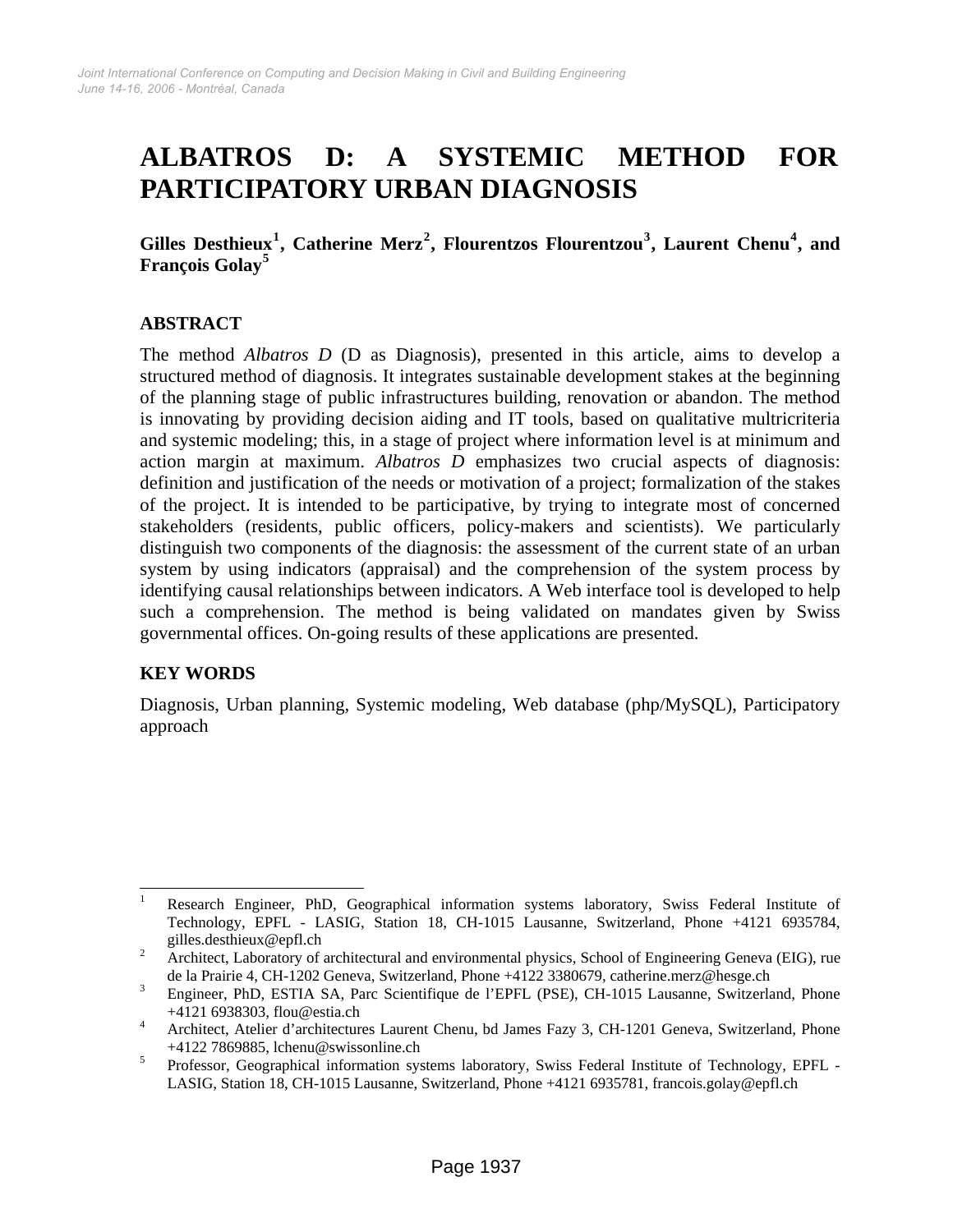# **INTRODUCTION**

Contradictory evolutions of social, politic, economic and environmental phenomena highlight the complexity of the urban dynamics (Debarbieux et Vanier, 2002). The acceleration of these evolutions makes it difficult their appropriation by the groups of concerned stakeholders, which results in frequent oppositions to projects of land use planning and environment management. Traditional instruments are seldom adapted to these challenges, as they are often founded on sector- and expert-based approaches. In order to unblock conflict resolution, integrated and participatory approaches are gaining importance in urban projects. But they are still lacking in the early stage of decision processes. The project *Albatros D* (D as Diagnosis), presented in this article, aims to fill these gaps by developing a structured method of urban diagnosis. It results from a cooperation between the academic world and industry and is intended to support public administrations in their planning tasks. In this perspective, the method is being validated on public mandates.

We start from the problematic of the decision making and the need of reinforcing the problem setting phase. Then we describe the Albatros methodology and a Web tool for its support. Finally we shortly enounce the various mandates without presenting the results in details as they are still partial.

## **PROBLEMATICS**

The decision is not a matter of only choosing the best alternative, but it is before all a process through which it is built progressively (Isla 2000). In this way, Simon (1977) proposed a model of decision which is made up of four phases: intelligence, design, choice and review. The motivation for change or act is built during the first phase, which corresponds to the *problem setting* (Fareri 2000, Söderström 2001). Whereas the decision is built during the next three phases, corresponding to the problem solving.

Land use and building projects generally "jump to solutions" without defining adequately the problem to solve (Stave, 2002). Yet several authors agree that the phase of problem definition or intelligence is crucial for the decision process (Vennix 1999, Stave 2002; Antunes 2006); this, particularly in messy problems, i.e. a situation in which opinions among stakeholders involved in a decision process differ considerably on the issues (Vennix, 1999).

More precisely, such a lack is due on the one hand to the insufficient definition of the public interest, that are the stakeholders concerned by the decision, the stakes or aspects of the problem that need the most attention and the goals. Indeed, projects are elaborated and definitive options are taken by experts that focus on technical or architectural issues behind the scene (Söderström 2001). Whereas other stakeholders sharing other stakes (cultural, ecological, social, etc.) are excluded or only lately integrated, so that they cannot appropriate the project. To prevent such conflicts, it is important to make all concerned stakeholders discussing trough a deliberation process. This produces a common understanding of the issues by sharing experiences, opinions, stakes and values (Renn 2006, Hove 2006).

On the other hand, decision is not often based on relevant and synthetic information to measure key parameters associated to the stakes. If the chosen strategies in the intelligence phase are crucial in regards with the decision, paradoxically the action margin is still high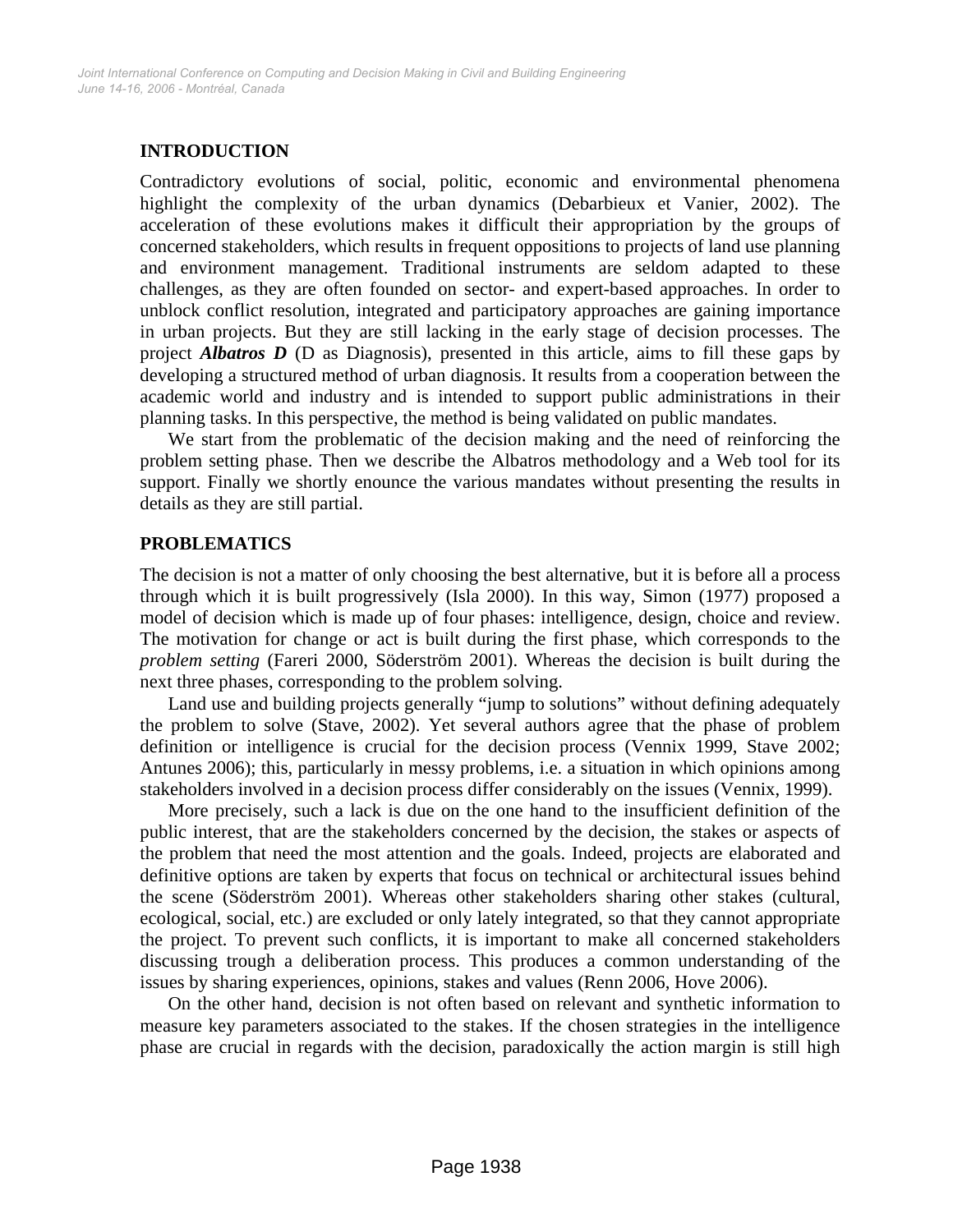(Figure 1). The increase of information availability contributes to target the final decision better and thus to decrease its uncertainty (Wittmer et al. 2006).



Figure 1: Evolution of the level of knowledge and action margin during the decision-making process.

A good definition of the public interest and the availability of relevant information make sure that the right problem is addressed (Antunes 2006). They contribute to justify the needs of a project. Indeed, some projects involving important means are abandoned later as they do not address real needs. People do not ever understand why actions or changes are necessary (Stave 2002). For this reason, Söderström et al. (2001) and Joerin et al. (2001) noted in Geneva in the 1990s that a lot of important land use and building projects were rejected by referenda.

Finally, the question is how to select adequate methods and instruments for the structuring of the problem setting and for the resolution of conflicts that already occur in this phase. Such instruments should combine analytical and participatory approaches to consider different values and interest (Wittmer et al. 2006). In this way, we propose a method of urban diagnosis with information tools. It aims at developing the comprehension of some issues in their globality and complexity. This comprehension activity should be relevant towards the decision (Hoc and Amalberti 1994).

## **METHOD ALABTROS D**

#### **OBJECTIVES**

Albatros D consists in a structured method of diagnosis that aims at justifying and reinforcing the utility of building and land use projects from the planning stage. This method enables to discuss and formalize goals and stakes better. Thus it provides a more solid basis for the implementation of decisions and actions.

Albatros D emphasizes two crucial aspects of diagnosis:

• definition and justification of the **needs** or motivation of a project;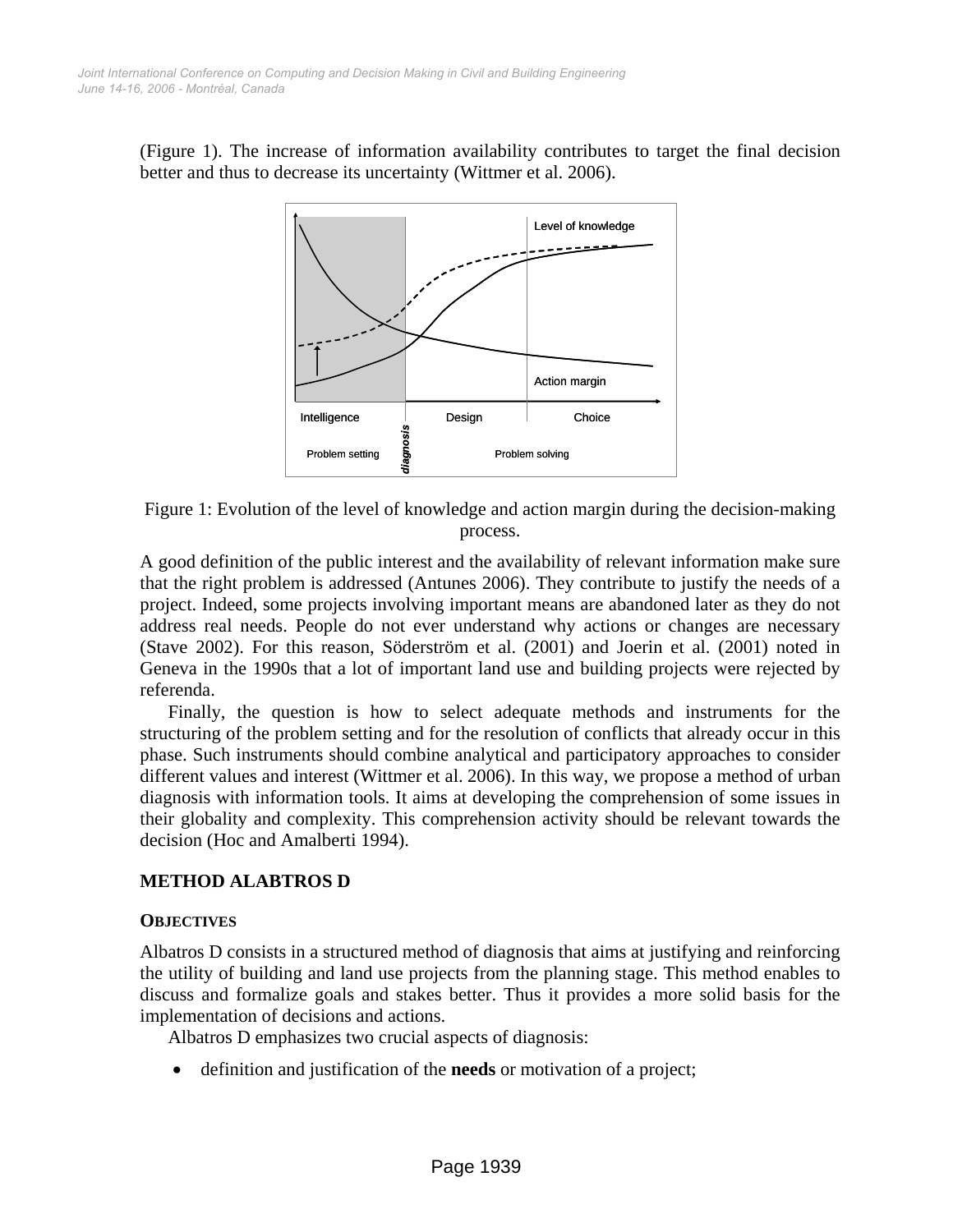• formalization of the **stakes** of the project.

Albatros D is being used on mandates of infrastructures projects building, renovation or abandon given by Swiss governmental offices public. Some examples will be shortly given further after the methodology description.

#### **STEPS OF ALBATROS D**

The overall method is presented in Figure 2. First, stakeholders are invited to define their specific needs and stakes. We distinguish then two components of the diagnosis: the assessment of the current state of an urban system in regards with evaluation objectives (appraisal) and the comprehension of the system process. Particular attention will be devoted to the latter form of diagnosis, as it is not well developed in practice. The combination of these two components enables in the end the justification of the needs, the identification of priority stakes and strategies.



Figure 2: Method Albatros D

#### **Public interest identification: definition of stakes and needs:**

This preliminary step consists in collecting all the documents and former studies concerning the project in order to understand the context better. From that point, it is possible to define the components of the diagnosis, that is the phenomena to assess and the relevant information (indicators) to collect in the next step (appraisal). At the same time, interviews are undertaken with stakeholders taking part to an urban project, like representatives of institutions, citizens and associations. The interviews enable to set a shared vision of the problematic, to highlight various concerns and interests in terms of needs and stakes.

Concretely, we develop a Web interface for the support of the interviews. It collects and stores in a database the information given by the stakeholders. We use for that the PHP/MySQL technology that is easy to implement. In the first module, stakeholders are invited to qualitatively evaluate some indicators, the relevance of intervention to the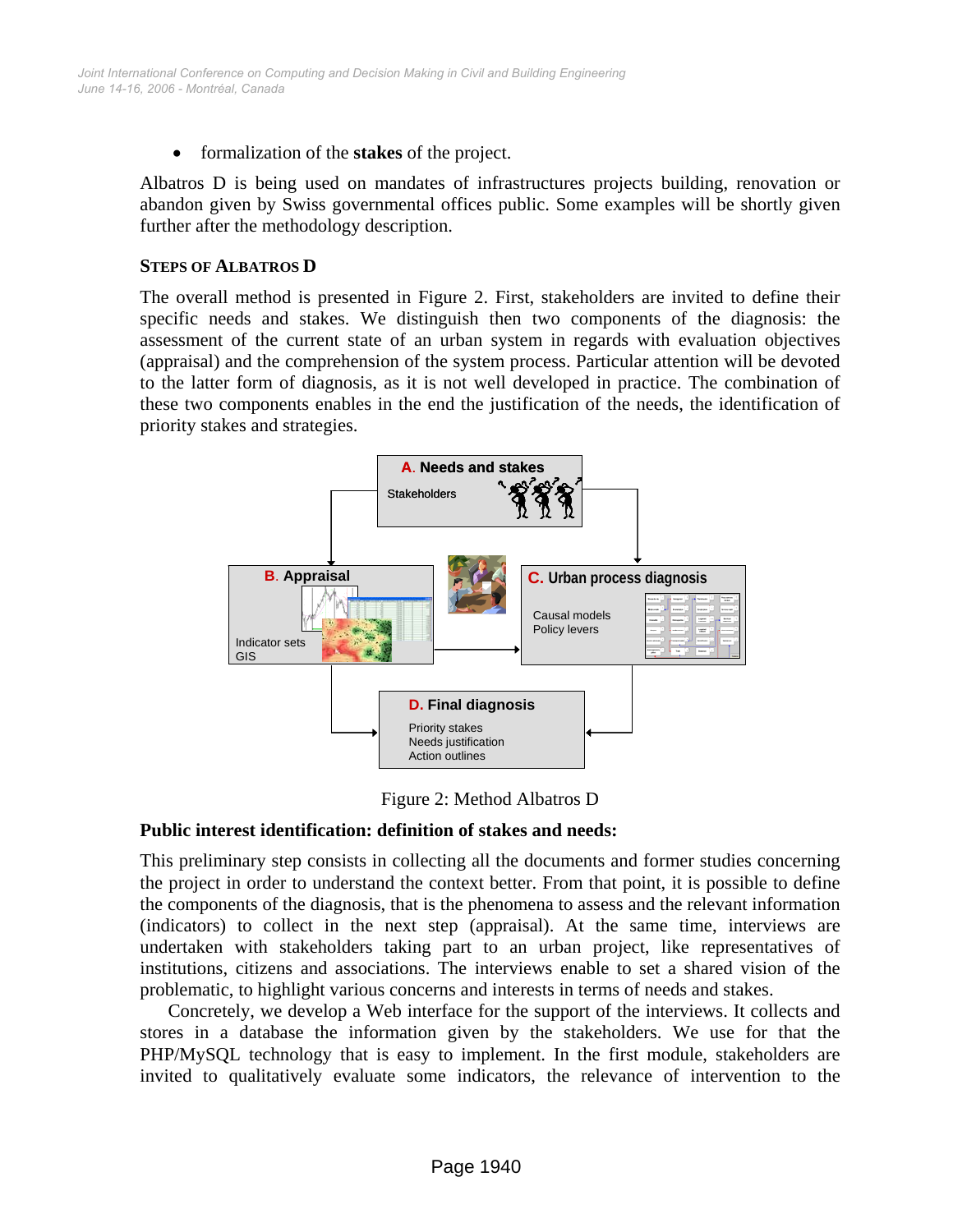corresponding real phenomena (Figure 3). We can then deduce the needs and stakes by considering the indicators where the current situation is seen as worrying ("unfavorable") and an intervention is wished.

| Context assessment - Mozilla Firefox                                                                                |                                     |                          |   |                |                |                          |  |  |  |
|---------------------------------------------------------------------------------------------------------------------|-------------------------------------|--------------------------|---|----------------|----------------|--------------------------|--|--|--|
| Edit<br>Bookmarks<br>File<br>View<br>Tools<br>Go<br>Help                                                            |                                     |                          |   |                |                |                          |  |  |  |
| $\blacksquare \cdot \blacksquare \cdot \lhd \cdot \lhd \cdot$<br>http://localhost/Article3/FormChoixIndica v G G GL |                                     |                          |   |                |                |                          |  |  |  |
|                                                                                                                     |                                     |                          |   |                |                |                          |  |  |  |
|                                                                                                                     | Indicator system creation           |                          |   |                |                |                          |  |  |  |
|                                                                                                                     |                                     |                          |   |                |                |                          |  |  |  |
| Name:                                                                                                               | Desthieux                           |                          |   |                |                |                          |  |  |  |
| First name: Gilles                                                                                                  |                                     |                          |   |                |                |                          |  |  |  |
|                                                                                                                     |                                     |                          |   |                |                |                          |  |  |  |
|                                                                                                                     | <b>Module 1: Context assessment</b> |                          |   |                |                |                          |  |  |  |
| Indicators                                                                                                          |                                     | <b>Preferencies</b>      |   |                |                | Intervention             |  |  |  |
| Employment:                                                                                                         |                                     | $maximize$ $\sim$        | ∩ | $\circledcirc$ | ∩              | $Ono$ $Qves$             |  |  |  |
| Immigration:                                                                                                        |                                     | $maximize$ $\sim$        | ∩ | ∩              | $\odot$        | Ono ⊙ves                 |  |  |  |
|                                                                                                                     |                                     |                          |   |                |                |                          |  |  |  |
| Population ageing:                                                                                                  |                                     | minimize<br>×            | ∩ | $\odot$        | Ō              | $\odot$ no $\odot$ yes   |  |  |  |
| Urban spreading:                                                                                                    |                                     | minimize<br>$\checkmark$ | ∩ | $\circ$        | $\odot$        | Ono Oyes                 |  |  |  |
|                                                                                                                     | Pedestrian facilities :             |                          | ∩ | Ο              | $\odot$        | Ono ⊙ves                 |  |  |  |
|                                                                                                                     | Public transport service :          | ×<br>minimize            | O | Ō              | $\circledcirc$ | $Ono$ $Q$ <sub>Ves</sub> |  |  |  |
| Traffic :                                                                                                           |                                     | $\checkmark$<br>minimize | ∩ | $\bigcirc$     | $\odot$        | $Ono$ $Q$ <sub>Ves</sub> |  |  |  |
|                                                                                                                     | Local services accessibility:       |                          | ∩ | $\odot$        |                | Cino Oves                |  |  |  |
|                                                                                                                     |                                     |                          |   |                |                |                          |  |  |  |
| Legend:<br>Favourable<br>Uncertain<br>Unfavourable                                                                  |                                     |                          |   |                |                |                          |  |  |  |
| Submit                                                                                                              |                                     |                          |   |                |                |                          |  |  |  |
| Done                                                                                                                |                                     |                          |   |                |                |                          |  |  |  |
|                                                                                                                     |                                     |                          |   |                |                |                          |  |  |  |

Figure 3: Web Interface, Initial context assessment. Example of indicators taken from a former study in Quebec (Desthieux et al. 2004)

## **Appraisal**

The **appraisal** form of diagnosis is currently done in practice to gauge whether a project has achieved its goals (Bell and Morse 2000). It is facilitated by providing relevant information such as spatial (land-use), architectural, social and environmental indicators. These are evaluated by using GIS tools, audits, technical assessment on built structures, or socioeconomic assessment. Spatial information enables to describe the urban environment through among others, accessibility to services, mobility, connections inside a neighborhood and between neighborhoods, physical barriers, green spaces, nuisances. In this way, one of the authors took part to a participatory diagnosis process in Geneva, focusing on the use of similar spatial indicators (Nembrini et al. 2005).

## **Systemic diagnosis: to understand how the urban system is working**

In the appraisal form of diagnosis indicators are simply juxtaposed and gathered in catalogues. This does not give an idea about complex dynamics of the urban area, on which actions generally rely (Desthieux et al. 2004). If one indicator shows a bad performance, the manager has no information on how and where to intervene in the system to make it evolving to the desired finality. In other words, if one indicator is improving, will the others improve or worsen? Therefore, we propose to go further by structuring and organizing indicators into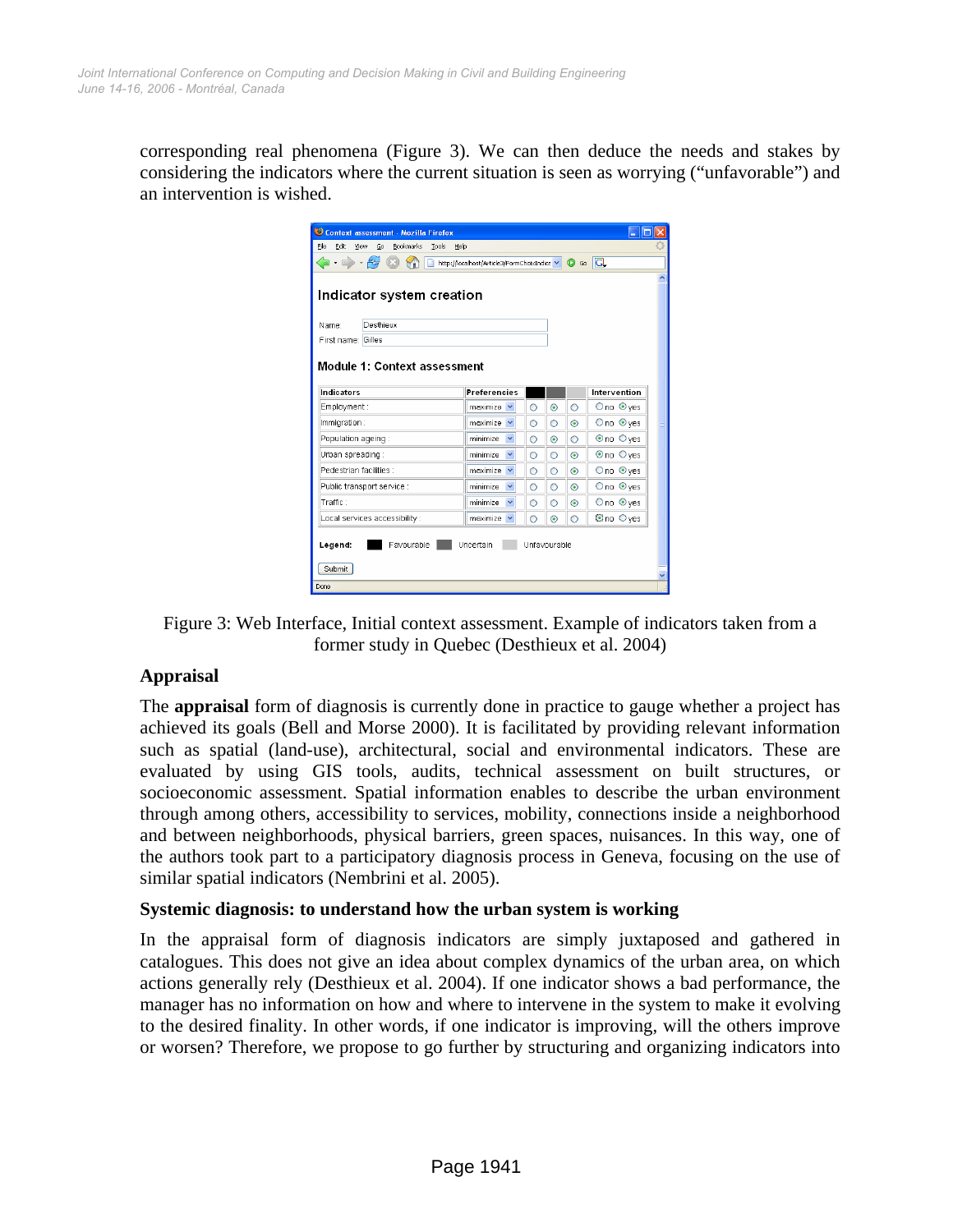a system and to establish, in the end, a **diagnosis of urban system process**. Such a diagnosis is based on the identification of causal relationships between indicators.

The relationships within an indicator system often result from the interpretation made by the expert. They are based on correlation tests. However, stakeholders do not ever limit their reasoning to what is scientifically validated. Every land use stakeholder, such as an inhabitant, an institutional manager or a scientist, intuitively perceives the urban system working (and relationship) by considering the interaction between phenomena. Everyone decides and act according to their own comprehension of the reality (Vennix 1999). Perceptions are not ever conscious and complete due to the complexity of phenomena (Kuipers 1994).

Consequently, we propose to develop a systemic framework that helps stakeholders showing perceived or supposed relationships between indicators and eliciting their comprehension of the urban complexity.

By referring to the *group model building* theory, the participatory identification of causal relationships give the following opportunities (Antunes et al. 2006, Stave 2002, Vennix 1999); it:

- offers a rigorous framework to define the scope of the problem and to identify the relationships between the elements of the problem ;
- helps individuals making their mental models and preferences explicit and communicating them to others.
- supports the early involvement of stakeholders in the decision-making process;
- contributes to the integration of partial representations and promotes consensus by developing a mutual understanding of the problem.
- helps identifying policy levers, that is, the elements where to intervene in priority in the system to reach goals. These policy levers facilitate finding solutions to problems.

The identification of the causal relations is done through the interviews with stakeholders. The Web interface presented before provides a second module to collect and store the relationships in the database (Figure 4). This latter facilitates the assessment and the communication of the resulting models.

Relationships are designed as following. Indicators where intervention is wished in the module 1 are seen as possible policy levers (column 'Action' in the figure). It is asked to the stakeholder what does happen if these indicators evolve towards either an improvement (that means the indicator evolves towards the state *favorable*) or a worsening (towards the state *unfavorable*). Will such evolutions lead to change the situation of others indicators (column 'Repercussions)? In which direction (worsening or improvement)? For instance, the improvement of one state in the indicator Pedestrian facilities causes the improvement of one state in the indicator Local services proximity.

In Figure 4, the indicator name boxes are colored according to the initial situation given in the module 1. The improvement evolution is symbolized by '+' and the worsening by '-'. The situation of the indicator is actualized according to the evolution.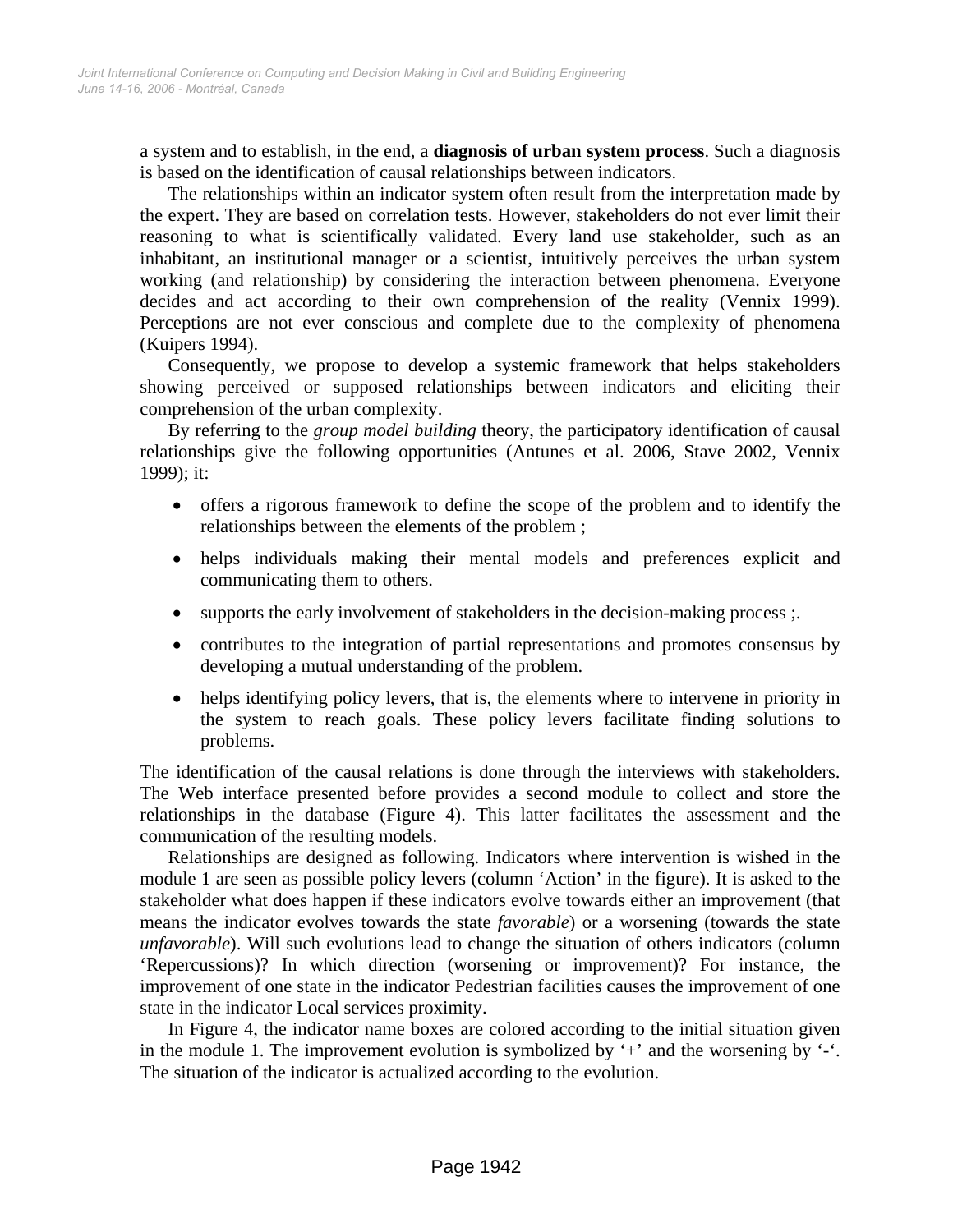*June 14-16, 2006 - Montréal, Canada Joint International Conference on Computing and Decision Making in Civil and Building Engineering*

|              |            | Choice of relationships - Mozilla Firefox |                                          |                    |                                                 |                         |                    |                         | n<br>н                     |             |
|--------------|------------|-------------------------------------------|------------------------------------------|--------------------|-------------------------------------------------|-------------------------|--------------------|-------------------------|----------------------------|-------------|
| File<br>Edit | View       | Bookmarks<br>Go                           | Tools<br>Help                            |                    |                                                 |                         |                    |                         |                            |             |
|              |            |                                           |                                          |                    | http://localhost/Article3/FormChoixRelation.php |                         | $\checkmark$       | $\circ$ Go $\Box$       |                            |             |
|              |            |                                           | <b>Module 2: Choice of relationships</b> |                    |                                                 |                         |                    |                         |                            | ㅅ           |
|              | Action     |                                           |                                          |                    |                                                 | Repercussions           |                    |                         |                            |             |
|              |            | Emp                                       | Imm                                      | Age                | UrbSpr                                          | Pedes                   | PTrsp              | Traf                    | LocServ                    |             |
| Emp          | $+$ $\vee$ |                                           | $+$ $\vee$                               | v                  | $\checkmark$                                    | $\checkmark$<br>v.      | $\checkmark$<br>ł. | $\checkmark$            | $\checkmark$<br>×.         |             |
| Imm          | $+$ $-$    | $\checkmark$                              |                                          | $+ 1$              | $\checkmark$                                    | $\checkmark$<br>×.      | $\checkmark$<br>à. | $\checkmark$            | $\checkmark$<br>×          |             |
| Age          |            | ×.                                        | ×                                        |                    | ٠                                               | Ŷ.                      | Ŷ.                 | ×.                      | ×.                         |             |
| UrbSpr       |            |                                           |                                          |                    |                                                 | ł,                      |                    |                         | à.                         |             |
| Pedes        | $+$ $\vee$ | $\checkmark$                              | $\overline{\mathbf{v}}$                  | $\checkmark$       | $\checkmark$                                    |                         | $\checkmark$<br>×. | $\overline{\mathbf{v}}$ | $+$ $\vee$                 |             |
| PTrsp        | $+$ $\vee$ | $\checkmark$<br>$\ddot{+}$                | $\overline{\mathbf{v}}$                  | $\checkmark$       | $+ 4$                                           | $\overline{\mathbf{v}}$ |                    | $+$ $\vee$              | $+$ $\vee$                 |             |
| Traf         | $+$ $\vee$ | $\checkmark$                              | $\checkmark$                             | $\checkmark$<br>Ŷ. | $\checkmark$                                    | $\checkmark$            | $\boxed{+}$        |                         | $\checkmark$<br>$\epsilon$ |             |
| LocServ      |            |                                           | ×.                                       | ×                  | ×.                                              | ł.                      |                    | ÷.                      |                            |             |
| Submit       |            |                                           |                                          |                    |                                                 |                         |                    |                         |                            |             |
| Legend       |            |                                           |                                          |                    |                                                 |                         |                    |                         |                            |             |
| Situation:   |            | Favourable                                | Uncertain                                |                    | Unfavourable                                    |                         |                    |                         |                            |             |
| Evolution:   | $+$        | Improvment                                | Worsening                                |                    |                                                 |                         |                    |                         |                            | $\ddotmark$ |
| Done         |            |                                           |                                          |                    |                                                 |                         |                    |                         |                            |             |

Figure 4: Module of relationships choice. Example of relationships taken from a former study in Quebec (Desthieux et al. 2004)

Once the user has filled the co-evolutions that he perceives, his model can be displayed in the causal matrix (Figure 5). To achieve this, the program transforms the co-evolution in relationships by considering the direction of co-evolution and the initial preferences of the indicators given in the module 1. The direction of the relationships are either concordant (symbolized by the value '+1' in the matrix), when the increase in an indicator leads to the increase in another, or discordant ('-1'), when the increase in an indicator leads to the decrease in another.

| Result - Mozilla Firefox                                                                  |     |            |      |                          |       |       |           |         |     |  |
|-------------------------------------------------------------------------------------------|-----|------------|------|--------------------------|-------|-------|-----------|---------|-----|--|
| ÷<br>Edit<br>File<br>Bookmarks<br>Tools<br>Help<br>View<br>Go                             |     |            |      |                          |       |       |           |         |     |  |
| $\mathcal{C}_1$<br>$G_0$ $G$<br>http://localhost/Article3/Relations.p V<br>$\circledcirc$ |     |            |      |                          |       |       |           |         |     |  |
| <b>Result: matrix of causal relationships</b>                                             |     |            |      |                          |       |       |           |         |     |  |
|                                                                                           | Emp | <b>Imm</b> | Age  | UrbSpr                   | Pedes | PTrsp | Traf      | LocServ | s c |  |
| Emp                                                                                       |     | 1          | 0    | 0                        | n     | 0     | n         | 0       | 1.0 |  |
| Imm                                                                                       | n   |            | $-1$ | n                        | n     | n     | n         | n       | 1.0 |  |
| Age                                                                                       | Ω   | $\Omega$   |      | 0                        | n     | n     | n         | D       | 0.0 |  |
| UrbSpr                                                                                    | 0   | O          | 0    | $\overline{\phantom{a}}$ | Ω     | 0     | 0         | 0       | 0.0 |  |
| Pedes                                                                                     | n   | $\Omega$   | n    | 0                        |       | n     | n         | 1       | 1.0 |  |
| PTrsp                                                                                     | 1   | n          | n    | $\cdot$ 1                | n     |       | $\cdot$ 1 | 1       | 4.0 |  |
| Traf                                                                                      | O   | $\Omega$   | Ω    | n                        | O     | $-1$  |           | O       | 1.0 |  |
| LocServ                                                                                   | 0   | 0          | 0    | 0                        | 0     | 0     | 0         |         | 0.0 |  |
| Done                                                                                      |     |            |      |                          |       |       |           |         |     |  |

Figure 5: Causal matrix. The value '+1' corresponds to the presence of a concordant relationship, '-1' to a discordant, '0' to an absence of relationship

By interpreting the matrix, a great number of relationships starting from an indicator confirms its importance as policy lever. This is calculated by the sum of columns (S\_C) of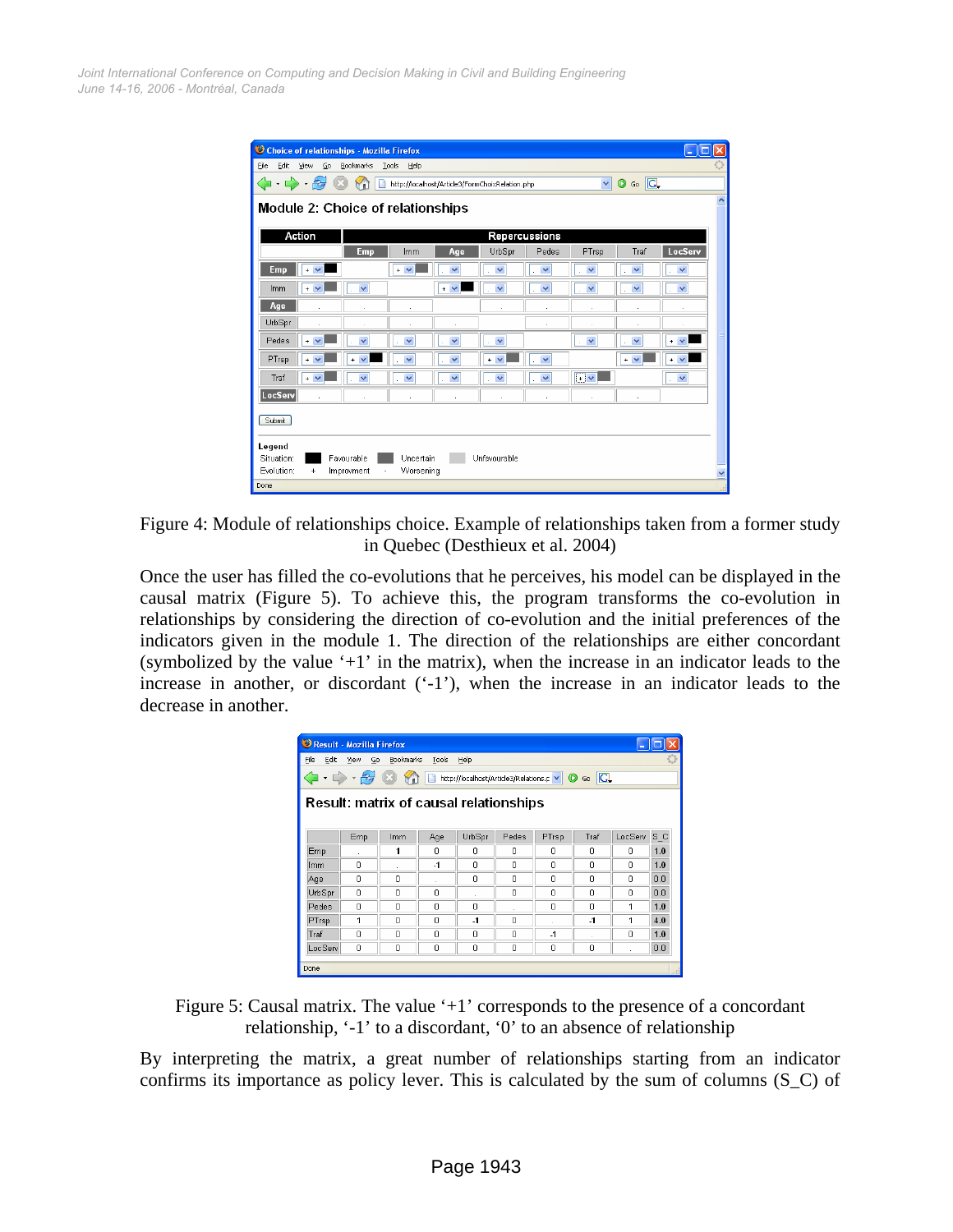the matrix. In other words such an indicator influences many other indicators. An action upon phenomena measured by this indicator will probably have important repercussions on the whole system. This is the case of the Public Transport in the example given above.

Finally, through integrating the individual models given by the stakeholders and considering agreement on relations and policy levers, we contribute to build an indicator system that shows a consensus on the representation of the urban complexity. However some divergences certainly remain and should be identified.

## **Final diagnosis**

The combination of appraisal and systemic diagnosis enables the justification of the needs towards a project, the organization of the stakes into a hierarchy and the definition of action outlines.

In the appraisal, the interpretation of the indicators enables to highlight the strengths and weaknesses of a situation in regard with an urban project. In particular, it is possible to identify the components of the problem and the areas where interventions are justified. For instance, a map of traffic noise shows which housings necessitate protection. Or the assessment of the degradation of buildings gives ideas if they need to be renovated or rather rebuilt. In the end, indicators make participants revising their initial perspectives and attitude (Stagl 2006) and relativizing the importance of stakes by showing which are worrying.

The system model assessment gives another light about the priority stakes by considering the policy levers. It shows the possible consequences of actions by putting in relation the components of the problem: an action could have positive repercussion in a component and negative in another. For instance, the road network development leads to more opportunities in the region, but it encourages in the same time the use of private transports in the expense of public transports.

Finally, the diagnosis should enable to define strategies that answer questions like:

- What are the priorities, how to spread out actions in time and space?
- How to preserve and improve the quality of housing and environment?
- How to conciliate diverging interest in terms of land use?
- How to promote a consistent urbanization process?

## **APPLICATIONS**

The method Albatros D is being partly or fully used on Swiss public mandates of infrastructures projects. We shortly present some of them:

• **Renovation of depredated social housing belonging to the City of Neuchâtel**: The first step is achieved. It consisted in interviewing the residents, in identifying their need of renovation and if they are willing to pay for this. The next step, i.e. the systemic diagnosis, will start soon. Some representatives of the city authorities will be interviewed by using the second module of the Web interface.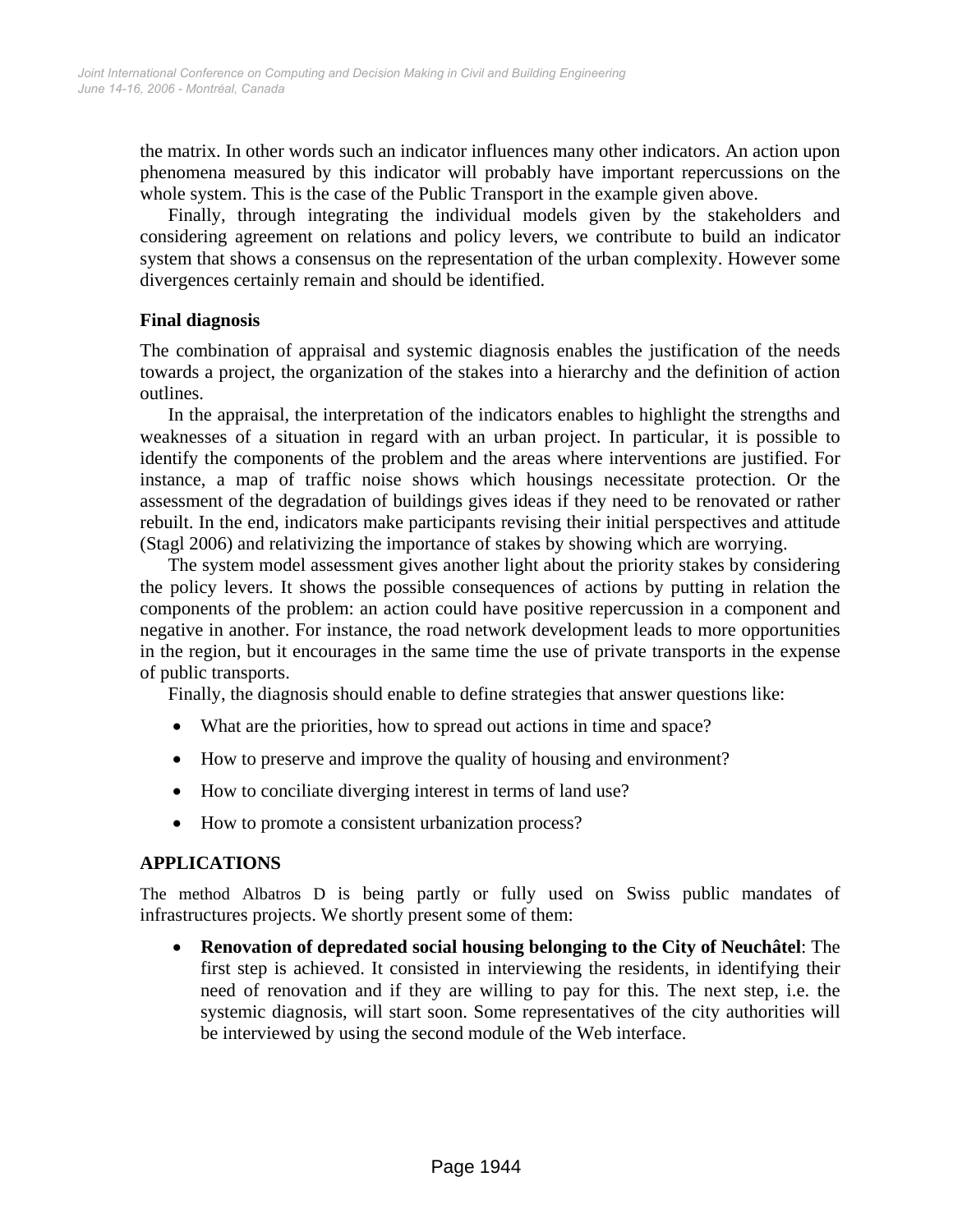- **Sustainable development compass of the State of Vaud**: this mandate is achieved. It consisted in proposing a list of indicators and a computer tool to qualitatively gauge the impacts of projects or strategies in terms of sustainable development. The tool is similar to the module 1.
- **Development of an area of social housings in Geneva:** this mandate from a property foundation is about to start. It concerns a much more complex context than the others studies. It aims at defining a global strategy and a program planning of interventions to the housing areas in a participatory approach. The final goal is to give some recommendations that help the foundation to decide.
- **Green pathways, State of Vaud:** this mandate, that will start soon, aims at identifying natural landscapes that can be allocated to green pathways as tourist and relaxation areas for urban residents.

# **CONCLUSIONS**

Albatros D is innovating by combining two complementary types of diagnosis – the appraisal and the diagnosis of urban process – and by implementing the concept of integration of information coming from the perceptions of stakeholders (social and politic legitimacy) and from indicators (scientific legitimacy) (Meadows 1998). Therefore, Albatros D contributes to consolidate and structure the problem setting better. It enables to spare time, energy and financial resources by targeting the decision scope and facilitating conflict resolution (early involvement of stakeholders). As several public offices perceived such interests, it seems that we are addressing real needs in terms of missing methodology.

For the support of the diagnosis we provided IT tools: GIS for the relevant use of information and for the understanding of spatial issues, and Web technology PHP/MySQL. This latter enables to create an interactive interface for the interviews and in the same time, for the storage and treatment of the collected information. We can envisage that the stakeholders use such an interface by themselves trough Internet. But we give more importance to discussion between the expert and the stakeholder, which brings richer information than a simple web consultation.

Some questions remain about the applicability and acceptance of the method. Among them, the diagnosis of urban process is still difficult to implement and its use in a participatory approach for the complexity understanging is quite ambitious. In a review perspective, the complete validation of the method in the public mandates will refine it.

## **ACKNOWLEDGMENTS**

We would like specially to thank the Swiss Innovation Promotion Agency (KTI/CTI) that finances the academic research in Albatros D, and all the Swiss public offices that provide mandates for the validation of the method.